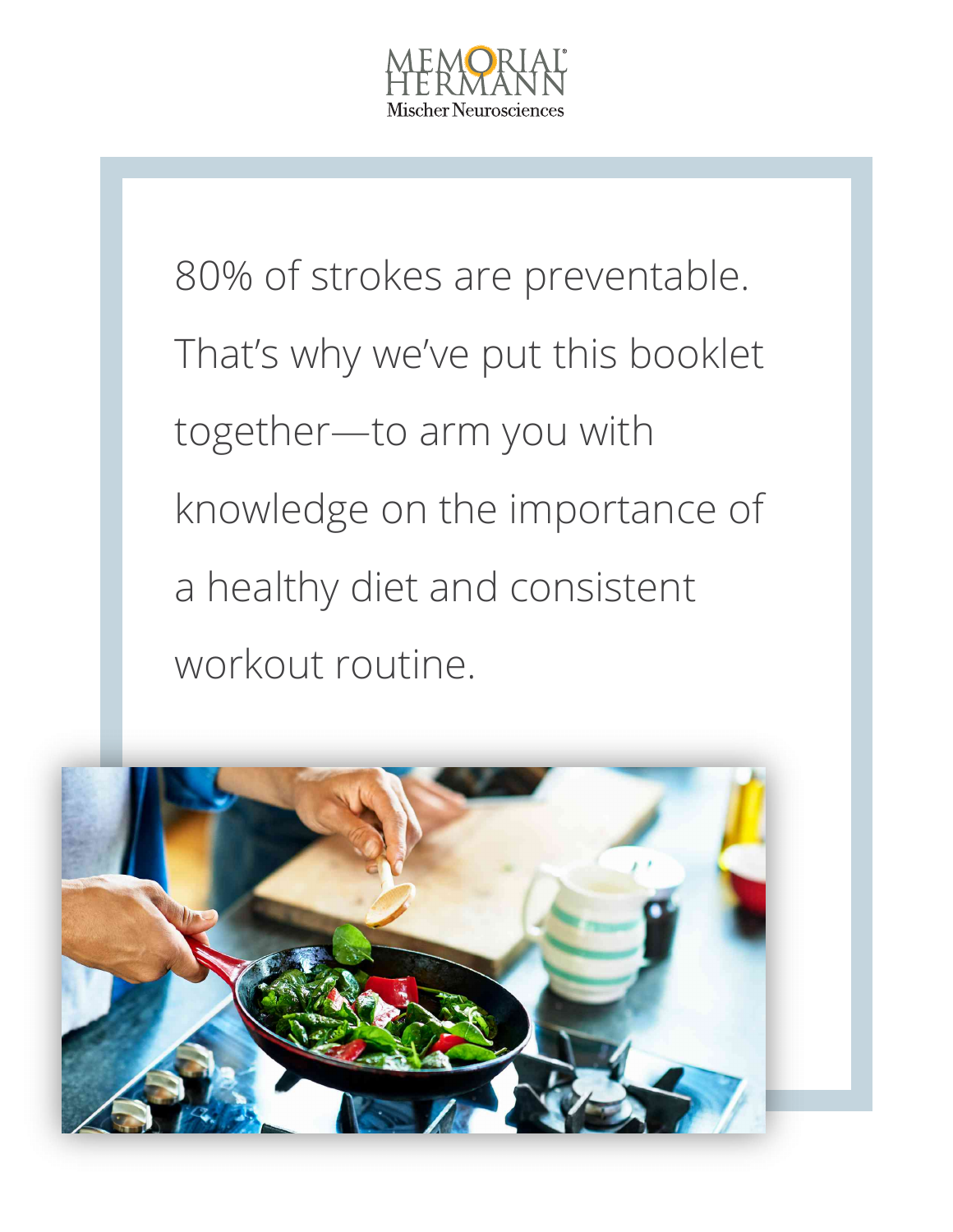## **EIGHT STEPS TO STROKE PREVENTION**

- 1. Monitor your blood pressure.
- 2. Control your cholesterol.
- 3. Keep your blood sugar down.
- 4. Get active.
- 5. Eat better.
- 6. Lose weight if you need to.
- 7. Don't smoke, period.
- 8. Talk to your doctor about
- aspirin or other medications.



## **Tips to Reduce Sodium**

- When cooking, use alternatives to replace or reduce the amount of salt you use, such as garlic, citrus juice, salt-free seasonings, or spices.
- Prepare rice, pasta, beans, and meats from their most basic forms (dry and fresh) when possible.
- Eat more fruits and vegetables.
- Limit sauces, mixes, and "instant" products, including flavored rice and ready-made pasta.
- Buy fresh, frozen, or canned vegetables with no salt or sauce added.

*The American Heart Association recommends no more than 2,300 mg of sodium a day and an ideal limit of less than 1,500 mg per day for most adults, especially for those with high blood pressure.*

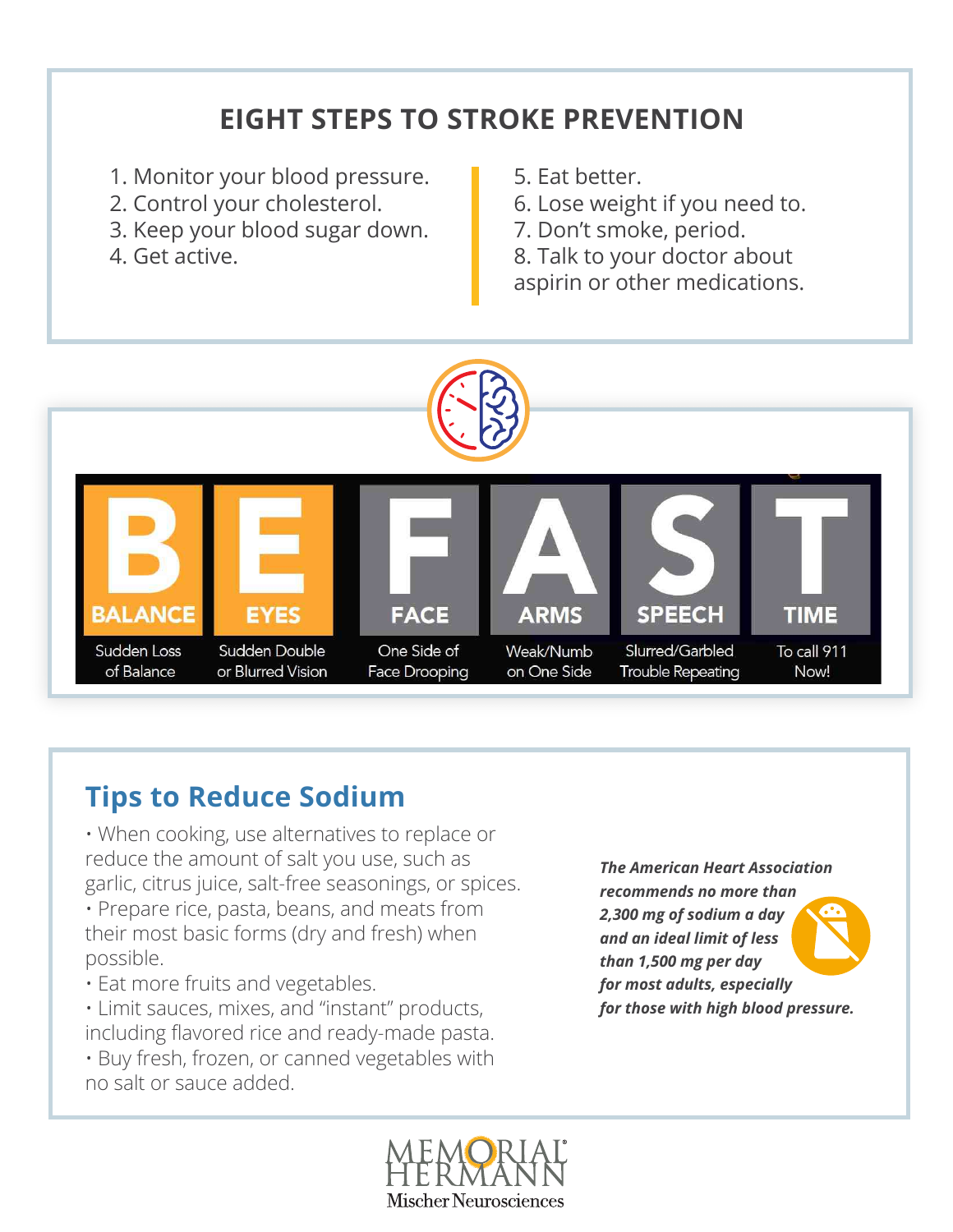## VEGETABLE STIR FRY

1 tablespoon avocado oil 1 package frozen stir fry mix, without sauce 1 package frozen broccoli, without sauce 5 green onions, cut on the bias into thin slices 1-inch piece of ginger, peeled and finely grate on a microplaner 3 garlic cloves, minced, about 1 tablespoon 1/3 cup low sodium soy sauce

Optional garnish: Sesame seeds Cilantro leaves Green onion

In a medium sauté pan over medium-high heat, add 2 tablespoons coconut oil or avocado oil.

Add green onions, ginger and garlic and sauté until fragrant, about 2 minutes.

Add both bags of frozen vegetables and cook until tender. Don't worry about defrosting them, just add them frozen and let the pan do the work.

Once vegetables have softened and thawed, add the tamari or coconut aminos and taste for seasoning.

Garnish with sesame seeds, fresh green onion slices and/or cilantro.

### **Nutrition Facts**

Servings 6.0

| Amount Per Serving      |                 |
|-------------------------|-----------------|
| calories 65             |                 |
|                         | % Daily Value * |
| <b>Total Fat 2 g</b>    | 4 %             |
| Saturated Fat 2 g       | 10 $%$          |
| Monounsaturated Fat 0 g |                 |
| Polyunsaturated Fat 0 g |                 |
| Trans Fat 0 g           |                 |
| Cholesterol 0 mg        | $0\%$           |
| <b>Sodium</b> 460 mg    | $20 \%$         |
| <b>Potassium</b> 228 mg | 7 %             |
| Total Carbohydrate 7 g  | 2%              |
| Dietary Fiber 3 g       | $12 \%$         |
| Sugars 3 g              |                 |
| Protein 2 g             | 5 %             |
| Vitamin A               | 16 %            |
| Vitamin C               | 61 $%$          |
| Calcium                 | 5 %             |
| Iron                    | 3 %             |

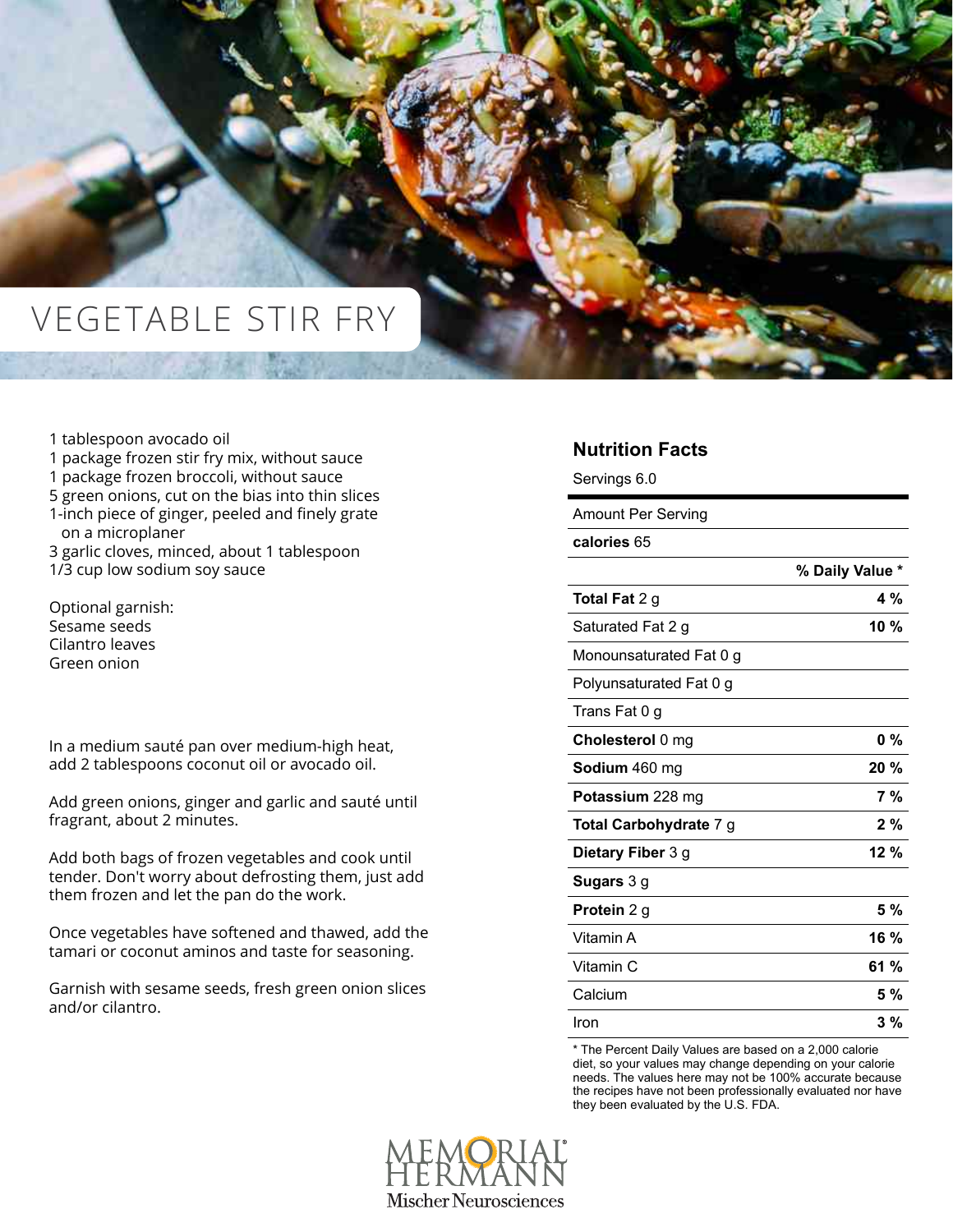

- 1 medium spaghetti squash, about 3 pounds
- 1 tablespoon olive oil
- 1 cup shredded Pecorino Romano, plus more for serving Fresh ground pepper Reduced sodium salt to taste

Pierce the spaghetti squash all over with a fork and place in the microwave. Microwave on high for 10 minutes; check to see if you can easily pierce it with a fork. If not, return the squash to the microwave for 2-minute intervals until cooked.

Let cool for 5 minutes. Cut lengthwise and scoop out the seeds. Use a fork to shred the spaghetti squash into strands and transfer to a bowl. Add olive oil and grated Pecorino Romano and several generous grindings of fresh cracked pepper. Toss well to combine.

Serve warm with extra Pecorino and pepper on the side. Consider adding an H-E-B Meal Simple Greek Salad.

### **Nutrition Facts**

Servings 4.0

Amount Per Serving

| Calories 138 |  |
|--------------|--|
|              |  |

|                         | % Daily Value * |
|-------------------------|-----------------|
| Total Fat 10 g          | $15 \%$         |
| Saturated Fat 4 g       | $22\%$          |
| Monounsaturated Fat 2 g |                 |
| Polyunsaturated Fat 0 g |                 |
| Trans Fat 0 g           |                 |
| Cholesterol 20 mg       | 7 %             |
| <b>Sodium</b> 115 mg    | 5 %             |
| <b>Potassium</b> 51 mg  | 1 %             |
| Total Carbohydrate 2 g  | 1 %             |
| Dietary Fiber 0 g       | 2 %             |
| <b>Sugars 1 g</b>       |                 |
| <b>Protein 8 g</b>      | 16 %            |
| Vitamin A               | 1 $%$           |
| Vitamin C               | 1 $%$           |
| Calcium                 | $25 \%$         |
| Iron                    | 0 %             |

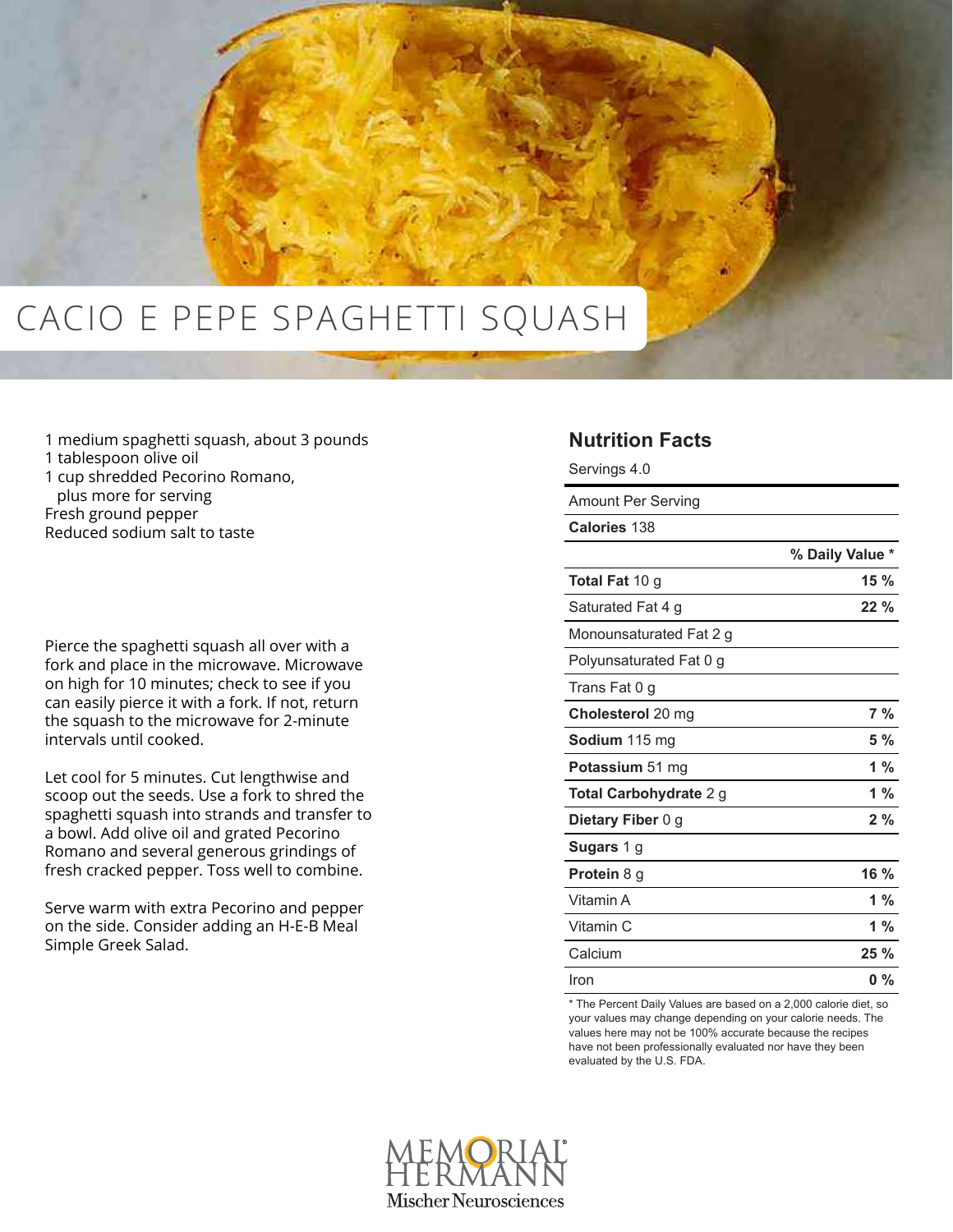

| 1 tablespoon avocado oil                           |
|----------------------------------------------------|
| 1/2 small yellow onion, chopped                    |
| 7 ounces ground pork (or ground dark meat chicken) |
| 3 tablespoons low-sodium soy sauce                 |
| 2 garlic cloves, minced                            |
| 1/2 teaspoon grated fresh ginger                   |
| 21/2 cups finely sliced green cabbage              |
| 2 cups finely sliced bok choy                      |
| 1 cup shredded carrots                             |
| 1/4 cup finely sliced shiitake mushrooms           |
| 1/2 teaspoon rice vinegar                          |
| 1/2 teaspoon sesame oil                            |
|                                                    |

1 medium green onion, sliced

Preheat a large skillet or wok over medium-high heat.

Add the avocado oil to the pan. Once it shimmers, add the onion and cook until it softens and look translucent. Add the pork and 1 tablespoon of soy sauce (or tamari or coconut aminos) and cook, using a spoon to break the meat into small pieces as it browns, about 3 minutes.

Add the garlic and ginger and cook, stirring, until the vegetables are soft, about 2 minutes. Add the cabbage, bok choy, carrots and mushrooms. Pour in the remaining 2 tablespoons of soy sauce (or tamari or coconut aminos), rice vinegar and sesame oil.

Cook on medium-high or high heat, stirring occasionally, until the cabbage and bok choy are wilted but still crunchy, 3 to 4 minutes. Serve warm, garnished with sliced green onion.

### **Nutrition Facts**

| Servings 4.0                  |                 |
|-------------------------------|-----------------|
| <b>Amount Per Serving</b>     |                 |
| calories 199                  |                 |
|                               | % Daily Value * |
| <b>Total Fat 13 g</b>         | 20%             |
| Saturated Fat 4 g             | $18 \%$         |
| Monounsaturated Fat 3 g       |                 |
| Polyunsaturated Fat 1 g       |                 |
| Trans Fat 0 q                 |                 |
| <b>Cholesterol</b> 36 mg      | 12%             |
| Sodium 460 mg                 | $20\%$          |
| Potassium 451 mg              | 13%             |
| <b>Total Carbohydrate 9 g</b> | 3%              |
| Dietary Fiber 2 g             | 8%              |
| Sugars 3 g                    |                 |
| Protein 10 g                  | 21%             |
| Vitamin A                     | 156 %           |
| Vitamin C                     | 49 %            |
| Calcium                       | 10 %            |
| Iron                          | 9%              |

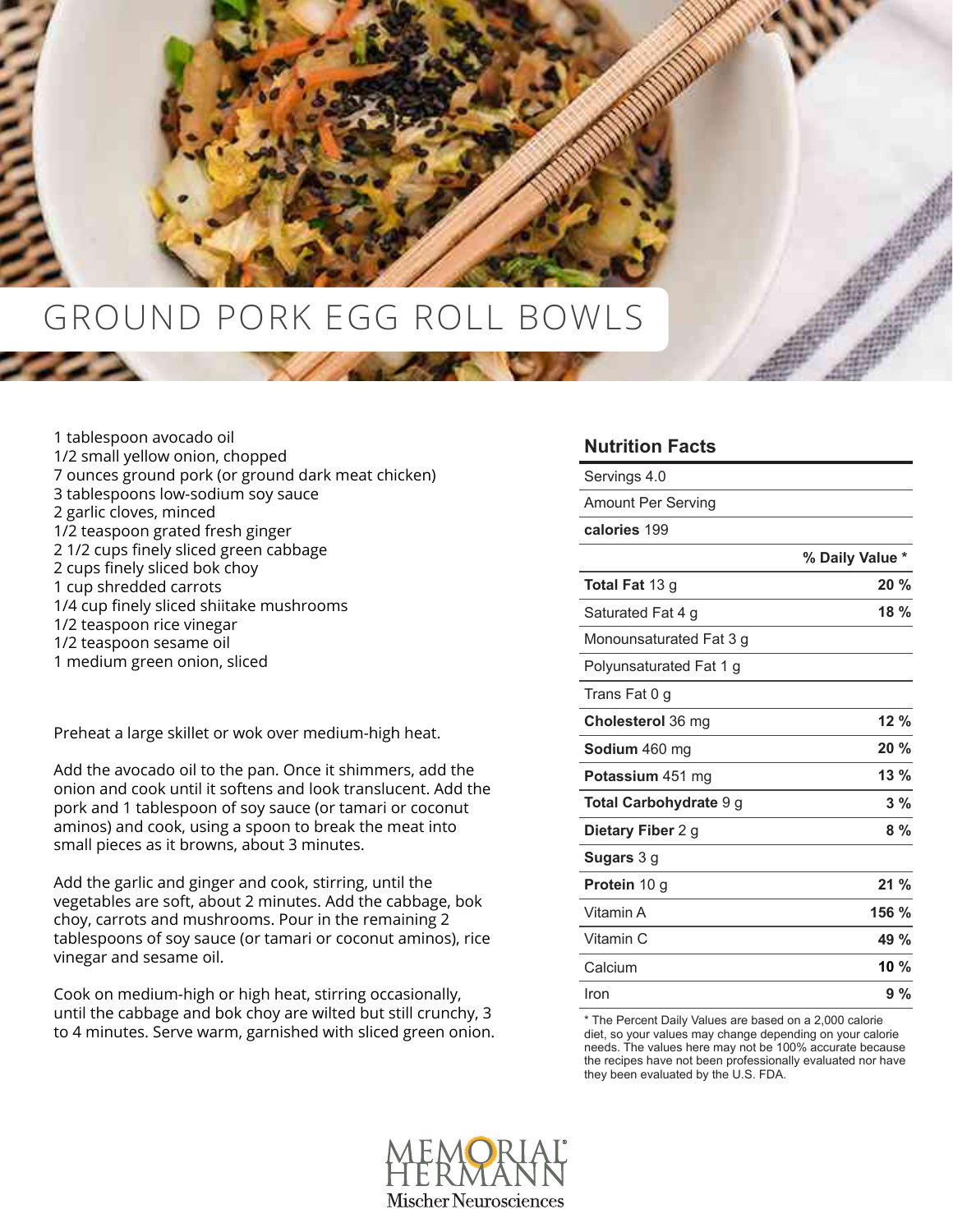

3 slices sugar-free bacon 12 large eggs, whisked well Freshly grated pepper ½ onion, diced 1 tablespoon chopped garlic 8 cherry tomatoes, halved 1 cup fresh spinach leaves, chopped Kosher salt

Preheat oven to 350° F.

In a 10- to 11-inch oven-proof sauté or cast iron pan, fry the bacon over medium-high heat until crispy. Remove bacon, leaving bacon fat in the pan, and roughly chop and set aside.

In a large bowl, whisk together the eggs and a few grinds of black pepper; set aside.

In the same pan, warm the bacon fat over medium-high heat and add the onion. Sauté the onions for about 2 minutes over medium-high heat until lightly browned. Add the garlic, cherry tomatoes and spinach leaves and stir.

Add the whisked eggs, don't stir and let set for about 30 seconds over medium-high heat.

Transfer the pan to the preheated oven and let the frittata cook until the eggs are just set, about 25 minutes. Remove from the oven and turn the frittata out with a rubber spatula onto a serving platter. Cut into wedges and serve.

Serve with H-E-B side salad.

| <b>Nutrition Facts</b>  |                 |
|-------------------------|-----------------|
| Servings 6.0            |                 |
| Amount Per Serving      |                 |
| calories 170            |                 |
|                         | % Daily Value * |
| Total Fat 11 g          | 16%             |
| Saturated Fat 4 g       | 18%             |
| Monounsaturated Fat 4 g |                 |
| Polyunsaturated Fat 2 g |                 |
| Trans Fat 0 g           |                 |
| Cholesterol 375 mg      | 125%            |
| Sodium 451 mg           | 19%             |
| Potassium 243 mg        | 7%              |
| Total Carbohydrate 3 g  | 1%              |
| Dietary Fiber 1 g       | 3%              |
| Sugars 1 g              |                 |
| Protein 14 g            | 28%             |
| Vitamin A               | 28%             |
| Vitamin C               | 10%             |
| Calcium                 | 6%              |
| Iron                    | 11%             |

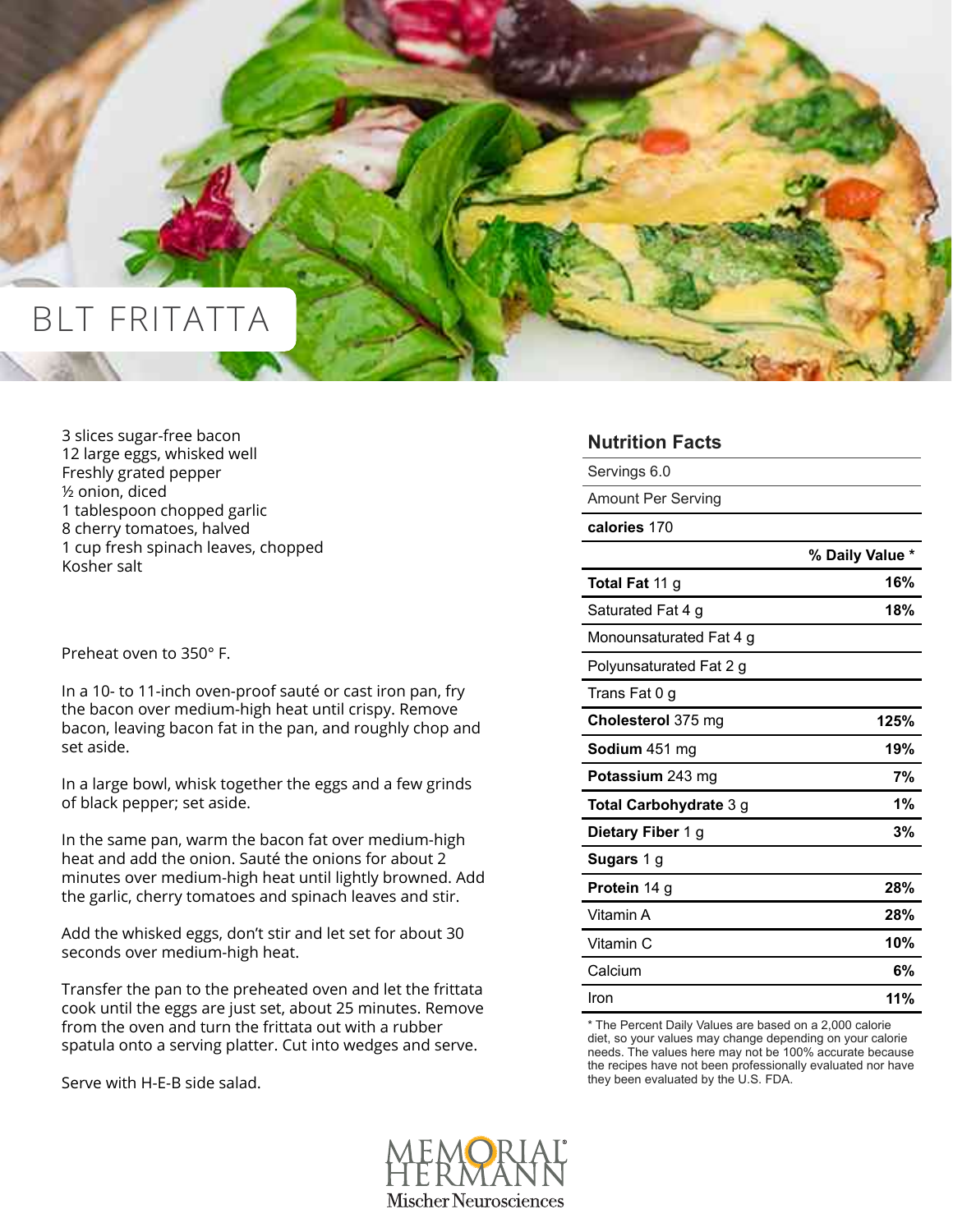

### 1 cup barley

- 2 tablespoons extra virgin olive oil
- 1 pound mild Italian sausage
- 1 medium leek, cut in half, washed well, and thinly sliced
- 1 fennel bulb, cut in half and thinly sliced
- 1 stalk celery, sliced thin
- 2 medium carrots, peeled and thinly sliced
- 2 medium parsnips, peeled and thinly sliced
- 8 cups low-sodium vegetable or chicken broth
- One 12-ounce bunch Swiss or Rainbow chard, center stem removed, leaves chopped into 1-inch pieces
- 1 Parmesan cheese rind (optional)
- 1 bay leaf
- ¼ cup chopped flat-leaf parsley
- ¼ cup grated Parmesan
- Coarse salt

Preheat oven to 350° F.

 Spread the barley on a roasting pan and toast for 10 minutes in preheated oven.

In a 5-quart saucepan, heat the oil over medium-high heat. Add the sausage and cook until brown, about 4 minutes, breaking up the meat into small pieces. Add the leeks and fennel and saute until slightly caramelized and browned, about 2 more minutes. Add the celery, carrots, parsnips, stock, chard, cheese rind (if using), bay leaf, salt and pepper. Bring to a boil. Reduce heat to a simmer and cook, uncovered, until the barley is tender, about 35 minutes.

After the 35 minutes, remove the bay leaf and Parmesan rind and discard. Taste and adjust the seasoning of salt and pepper. Garnish with minced parsley, grated parmesan, a drizzle of extra virgin olive oil and coarse salt.

# Mischer Neurosciences

### **Nutrition Facts**

Servings 8.0

| <b>Amount Per Serving</b> |                 |
|---------------------------|-----------------|
| calories 381              |                 |
|                           | % Daily Value * |
| <b>Total Fat</b> 17 g     | $26 \%$         |
| Saturated Fat 4 g         | $21 \%$         |
| Monounsaturated Fat 3 g   |                 |
| Polyunsaturated Fat 1 g   |                 |
| Trans Fat 0 g             |                 |
| Cholesterol 36 mg         | 12%             |
| <b>Sodium</b> 845 mg      | $35 \%$         |
| <b>Potassium</b> 1138 mg  | $33\%$          |
| Total Carbohydrate 39 g   | $13\%$          |
| Dietary Fiber 7 g         | $30\%$          |
| <b>Sugars</b> 14 g        |                 |
| <b>Protein 20 g</b>       | $39 \%$         |
| Vitamin A                 | $135 \%$        |
| Vitamin C                 | 142 %           |
| Calcium                   | 8 %             |
| Iron                      | 15 $%$          |